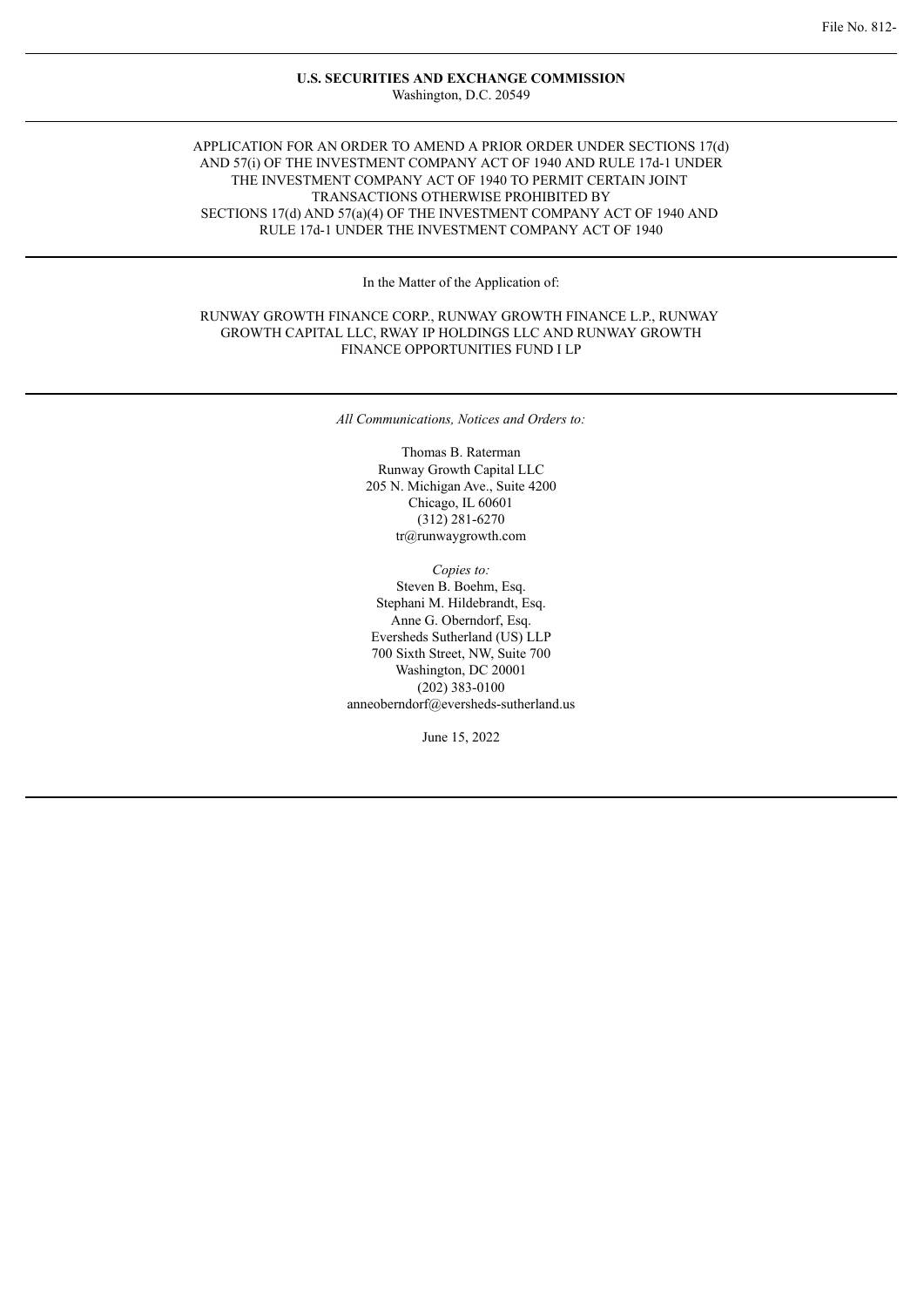### **I. INTRODUCTION**

### A. Summary of Requested Relief

In this application (the "*Application*"), the Applicants (as defined below) request an order ("*Order*") from the U.S. Securities and Exchange Commission (the "*Commission*") to amend the prior order issued to Runway Growth Finance Corp., et. al (formerly known as Runway Growth Credit Fund Inc.) (the "*Prior Applicants*") under Sections 17(d) and 57(i) of the Investment Company Act of 1940, as amended (the "*1940 Act*"), <sup>1</sup> and Rule 17d-1 thereunder, permitting certain joint transactions otherwise prohibited by Sections 17(d) and 57(a)(4) of the 1940 Act and Rule 17d-1 thereunder (the "*Prior Order*"). 2 In particular, the Prior Order permits Regulated Funds and Affiliated Funds to participate in the same investment opportunities where such participation would otherwise be prohibited under Section 17(d) or 57(a)(4) and the rules under the 1940 Act.

### B. Applicants

- **Regulated Funds** 
	- o Runway Growth Finance Corp. (the "*Existing Regulated Fund*"), a Maryland corporation that has elected to be regulated as a business development company under the 1940 Act. The investment adviser to the Existing Regulated Fund is RGC (as defined below);
- **Advisers** 
	- o Runway Growth Capital LLC, (the "*RGC*"), a Delaware limited liability company that serves as the investment adviser to the Existing Regulated Fund and the Existing Affiliated Funds (as defined below), on behalf of itself and its successors.<sup>3</sup> RGC is an investment adviser registered under the Investment Advisers Act of 1940, as amended. RGC is currently the only Adviser. Any other Adviser will control, be controlled by, or under common control with RGC;

<sup>&</sup>lt;sup>3</sup> The term successor, as applied to each Adviser, means an entity which results from a reorganization into another jurisdiction or change in the type of business organization.



<sup>&</sup>lt;sup>1</sup> Unless otherwise indicated, all section and rule references herein are to the 1940 Act and rules promulgated thereunder.

<sup>&</sup>lt;sup>2</sup> Certain of the Applicants previously submitted an application with the Commission (File No. 812-15105), as amended and restated and filed with the Commission on March 6, 2020, May 15, 2020 and June 24, 2020 (the "*Prior Application*"), requesting such relief. The Prior Application was noticed in Investment Company Act Release No. IC-33925 dated July 13, 2020 (the "*Prior Notice*") and the Prior Order granting the relief requested was contained in Investment Company Act Release No. IC-33967 dated August 10, 2020. Except as specifically noted herein, all representations and conditions contained in the Prior Application remain applicable and will apply to any Applicants relying on the Order. All capitalized terms not otherwise defined in this Application have the same meanings ascribed to them in the Prior Application.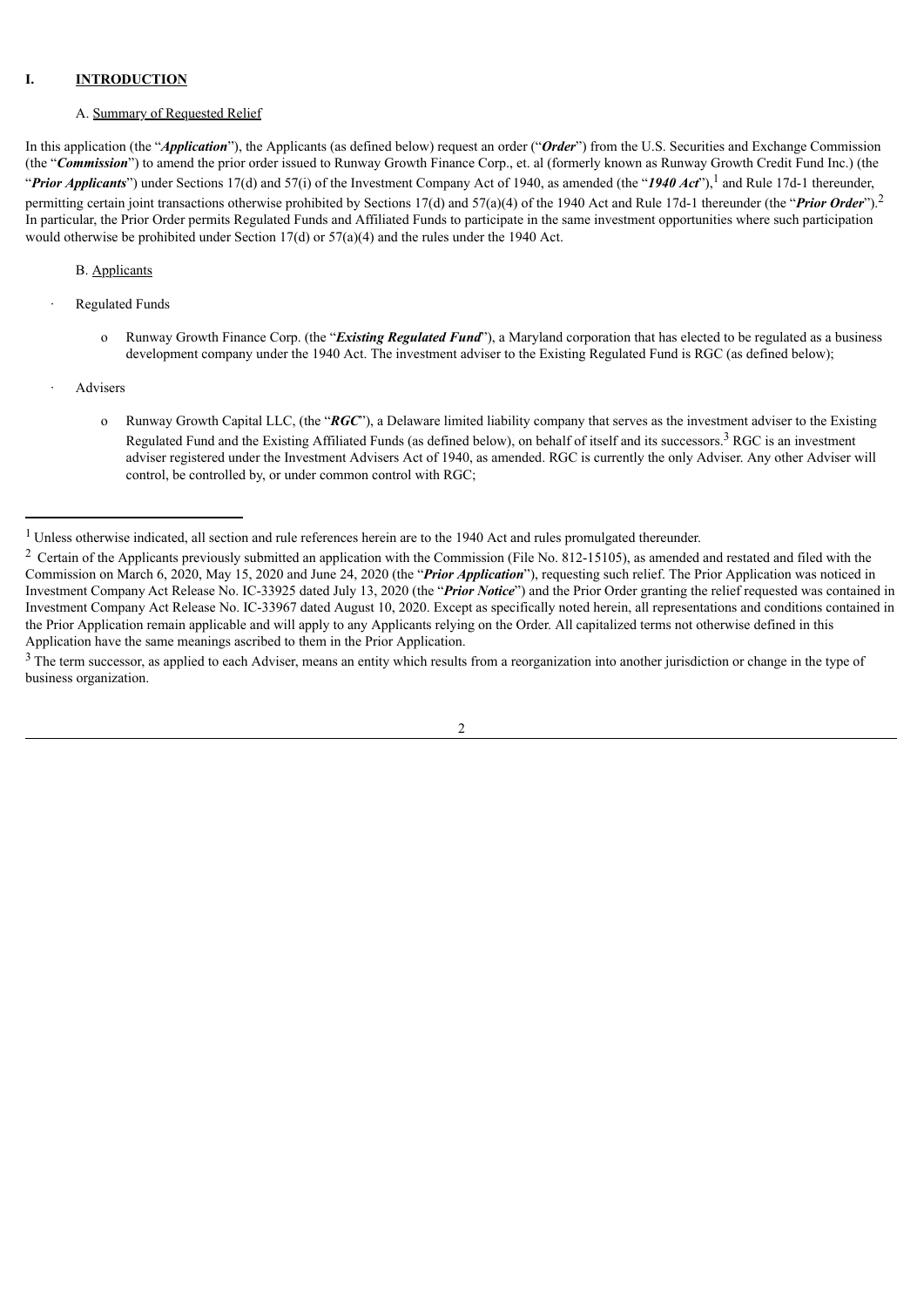- · RWAY IP Holdings LLC (the "*Existing Wholly-Owned Subsidiary*"), which is a Wholly-Owned Investment Sub (as defined in the Prior Order) of the Existing Regulated Fund.
- · Certain existing affiliated funds (as identified on Schedule A hereto), each of which is a separate and distinct legal entity and each of which would be an investment company but for Sections 3(c)(1) and/or 3(c)(7) of the 1940 Act (the "*Existing Af iliated Funds*" and collectively with the Existing Regulated Fund, RGC and the Existing Wholly-Owned Subsidiary, the "*Applicants*"). RGC is the investment adviser to each of the Existing Affiliated Funds.

All Applicants are eligible to rely on the Prior Order. All existing entities that currently rely on the Prior Order and intend to rely on the Order have been named as Applicants and any existing or future entities that may rely on the Order in the future will comply with the terms and conditions of the Order as set forth in or incorporated by reference into this Application.

## **II. APPLICANTS' PROPOSAL**

## A. Requested Amendment

Under the Prior Order, Affiliated Funds and Regulated Funds can only participate in Follow-On Investments if they are invested in the issuer. The Order, if granted, would revise the definition of Follow-On Investment to permit Affiliated Funds to participate in Follow-On Investments in issuers in which at least one Regulated Fund is invested, but such Affiliated Funds are not invested. This relief would not permit Follow-On Investments by Regulated Funds that are not invested in the issuer.

## B. Need for Relief

Affiliated Funds often do not have infinite lives like many Regulated Funds. As a result, an Affiliated Fund that is invested in a portfolio company may begin the process of winding down, during which it makes no further investments. If the portfolio company makes a capital call or requests further funding once the Affiliated Fund in in wind down, the Affiliated Fund will not be able to participate and in some cases, only one Regulated Fund is left to fulfill the portfolio company's request. In that case, either the Regulated Fund will be forced to make the investment by itself, which may not be the appropriate investment amount for the Regulated Fund or the Regulated Fund will not be able to fulfill its commitment to the portfolio company. If the Regulated Fund does not have the available capital to fulfill the portfolio company's request, the portfolio company may be negatively affected, which could negatively affect the Regulated Fund shareholders. In addition, if the Regulated Fund invested more than the appropriate amount, that could also negatively affect the Regulated Fund shareholders.

Allowing Affiliated Funds that do not have an investment in the portfolio company to participate in Follow-On Investments can protect Regulated Fund shareholders from harm as another Affiliated Fund is winding down. Because the relief would not permit Follow-On Investments by Regulated Funds that are not invested in an issuer, the Order could not be relied on to cause a Regulated Fund to be used to prop up an affiliate's investment.

3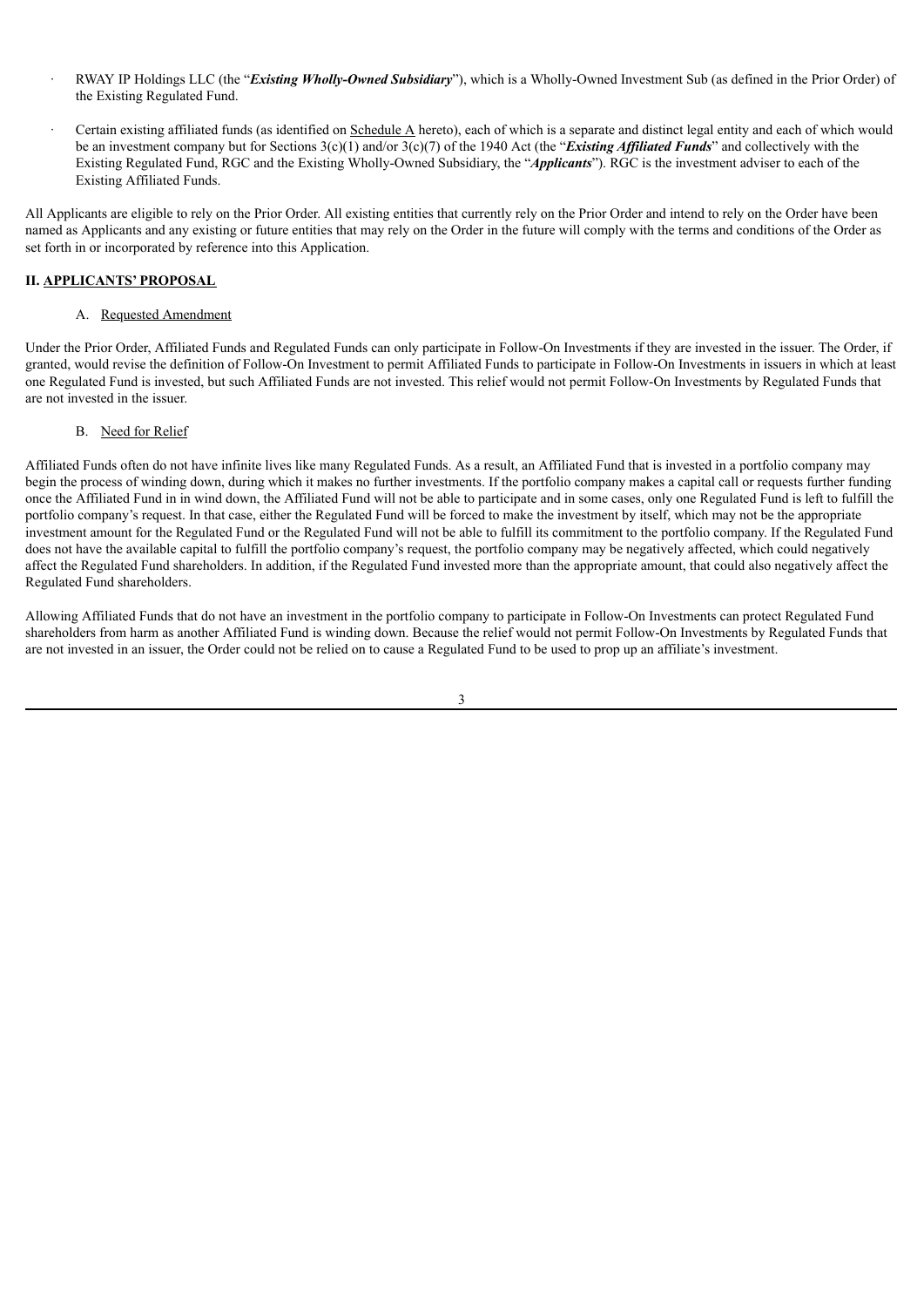# C. Precedent

Applicants submit that the requested Order is consistent with the temporary relief granted by the Commission on April 8, 2020.<sup>4</sup>

# **III. STATEMENT IN SUPPORT OF RELIEF REQUESTED**

Applicants note that the Commission may grant the requested relief for the same reasons set forth in Section IV, "Statement in Support of Relief Requested," of the Prior Application.

## **IV. REPRESENTATIONS AND CONDITIONS**

Applicants agree that any Order of the Commission granting the requested relief will be subject to all of the representations and conditions in the Prior Order. The only change is that the definition of "Follow-On Investment" in the Prior Application will be deleted in its entirety and replaced with the following definition:

"**Follow-On Investment**" means (i) with respect to a Regulated Fund, an additional investment in the same issuer in which the Regulated Fund is currently invested; or (ii) with respect to an Affiliated Fund, (X) an additional investment in the same issuer in which the Affiliated Fund and at least one Regulated Fund are currently invested; or (Y) an investment in an issuer in which at least one Regulated Fund is currently invested but in which the Affiliated Fund does not currently have an investment. An investment in an issuer includes, but is not limited to, the exercise of warrants, conversion privileges or other rights to purchase securities of the issuer. 5

# **V. PROCEDURAL MATTERS**

## A. Communications

Please address all communications concerning this Application and the Notice and Order to:

Thomas B. Raterman Runway Growth Capital LLC 205 N. Michigan Ave., Suite 4200 Chicago, IL 60601 (650)206-4604 tr@runwaygrowth.com

Please address any questions, and a copy of any communications, concerning this Application, the Notice and Order to:

Steven B. Boehm, Esq. Stephani M. Hildebrandt, Esq. Anne G. Oberndorf, Esq. Eversheds Sutherland (US) LLP 700 Sixth Street, NW, Suite 700 Washington, DC 20001-3980 (202) 383-0100 anneoberndorf@eversheds-sutherland.us

<sup>5</sup> Any and all references in the Prior Application to an Affiliated Fund needing to be invested in an issuer as a required precedent for a Follow-On Investment would be struck as a result of the Order.



<sup>4</sup> *BDC Temporary Exemptive Order*, Investment Company Act Rel. Nos. 33837 (April 8, 2020) (order) (extension granted on January 5, 2021 and further extension granted on April 22, 2021).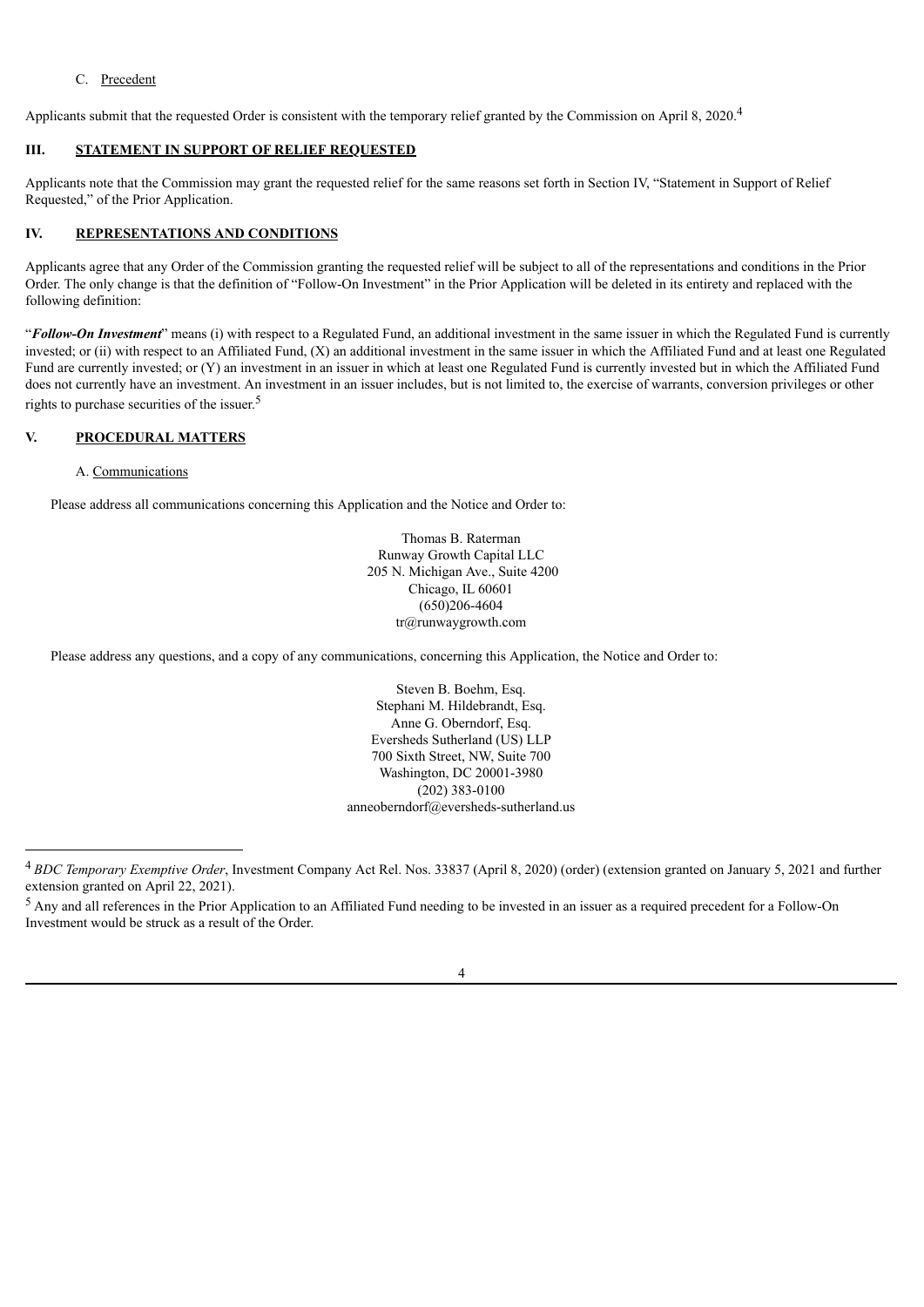Applicants desire that the Commission issue an Order pursuant to Rule 0-5 without conducting a hearing.

Pursuant to Rule 0-2, each person executing the Application on behalf of an Applicant says that he or she has duly executed the Application for and on behalf of such Applicant; that he or she is authorized to execute the Application pursuant to the terms of an operating agreement, management agreement or otherwise; and that all actions by members, directors or other bodies necessary to authorize each deponent to execute and file the Application have been taken.

The verifications required by Rule 0-2(d) and the authorizations required by Rule 0-2(c) are attached hereto as Exhibit A and Exhibit B.

### B. Authorization

All requirements for the execution and filing of this Application in the name and on behalf of each Applicant by the undersigned have been complied with and the undersigned is fully authorized to do so and has duly executed this Application as of this  $15<sup>th</sup>$  day of June, 2022.

Runway Growth Finance Corp.

By: /s/ R. David Spreng

R. David Spreng President and Chief Executive Officer

Runway Growth Finance L.P.

By: /s/ R. David Spreng

R. David Spreng President and Chief Executive Officer

Runway Growth Capital LLC

By: /s/ R. David Spreng

R. David Spreng President

RWAY IP Holdings LLC

By: /s/ R. David Spreng R. David Spreng Authorized Signatory

Runway Growth Finance Opportunities Fund I LP

By: /s/ R. David Spreng

R. David Spreng Authorized Signatory

5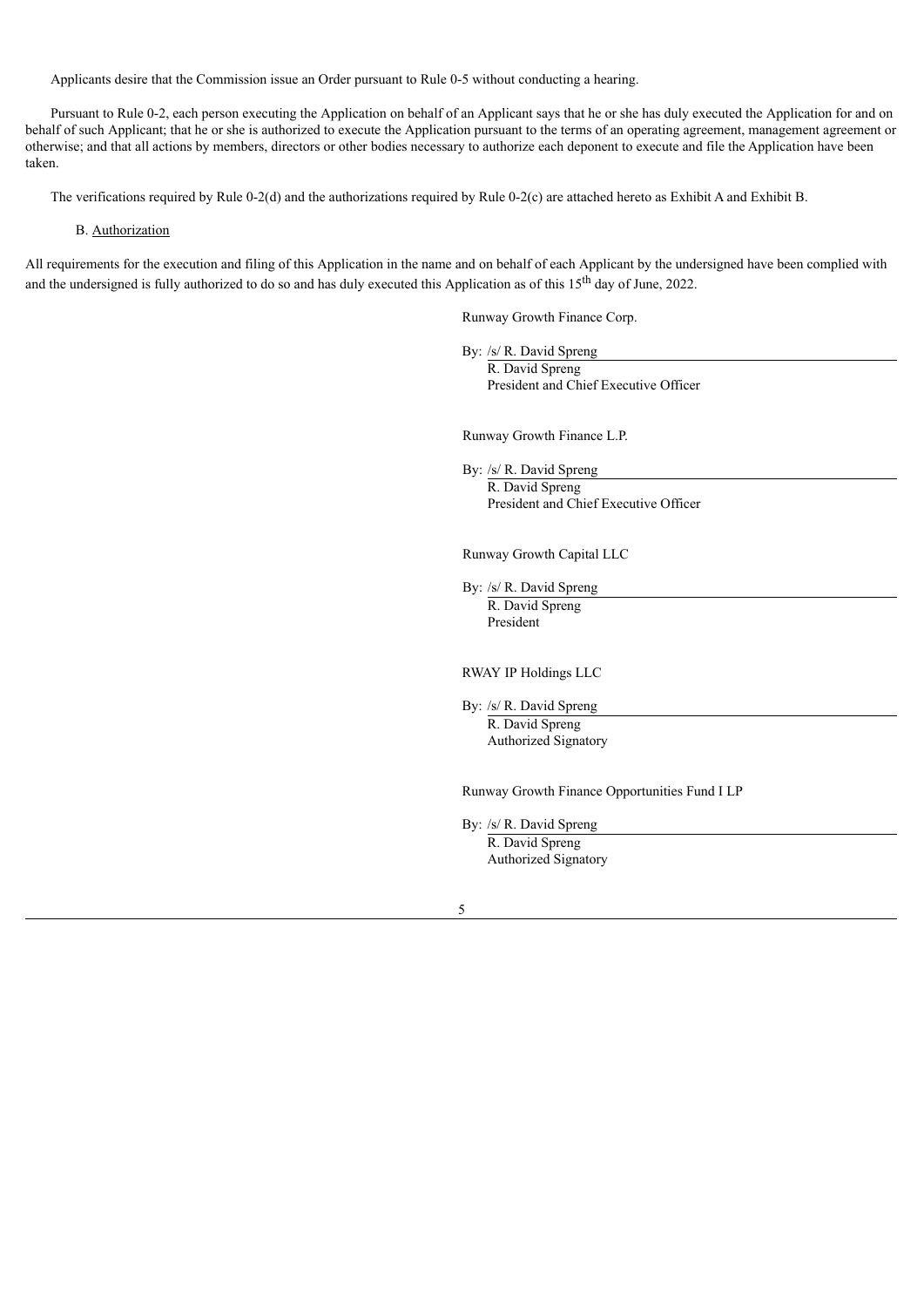#### **VERIFICATION**

Each of the undersigned states that he or she has duly executed the attached application dated as of June 15, 2022 for and on behalf of the entities listed below; that he or she holds office with such entity as indicated below and that all action by directors, officers, stockholders, general partners, trustees or members of each entity and any other body necessary to authorize the undersigned to execute and file such instrument has been taken. Each of the undersigned further states that he or she is familiar with such instrument, and the contents thereof, and that the facts therein set forth are true to the best of his or her knowledge, information and belief.

Runway Growth Finance Corp.

By: /s/ R. David Spreng

R. David Spreng President and Chief Executive Officer

Runway Growth Finance L.P.

By: /s/ R. David Spreng R. David Spreng President and Chief Executive Officer

Runway Growth Capital LLC

By: /s/ R. David Spreng R. David Spreng President

RWAY IP Holdings LLC

By: /s/ R. David Spreng

R. David Spreng Authorized Signatory

Runway Growth Finance Opportunities Fund I LP

By: /s/ R. David Spreng R. David Spreng Authorized Signatory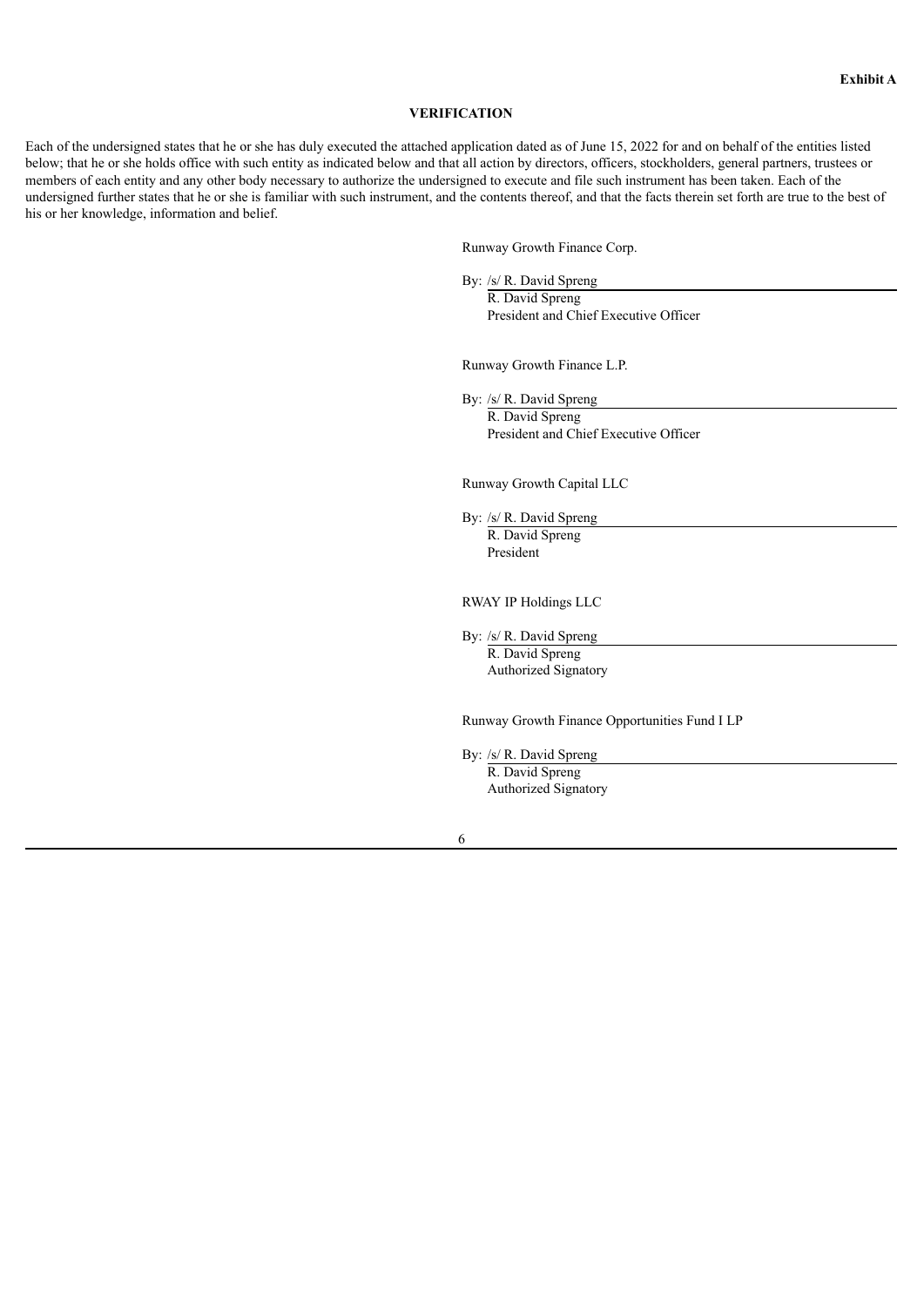### RESOLUTIONS OF THE BOARD OF DIRECTORS RUNWAY GROWTH FINANCE CORP.

**WHEREAS**, the Board of Directors (the "*Board*") believes it is in the best interests of the Runway Growth Finance Corp. (the **"***Company"*) to file an application for an order to amend a prior order under Sections 17(d) and 57(i) of the Investment Company Act of 1940 and Rule 17d-1 under the Investment Company Act of 1940 to permit certain joint transactions otherwise prohibited by Section 17(d) and 57(a)(4) of the Investment Company Act of 1940 and Rule 17d-1 under the Investment Company Act of 1940 (the "*Application*").

**NOW, THEREFORE, BE IT RESOLVED**, that the officers of the Company (the "*Of icers*") be, and they hereby are, authorized, empowered and directed, in the name and on behalf of the Company, to cause to be prepared, executed, delivered and filed with the SEC the Application, and to do such other acts or things and execute such other documents, including amendments to the Application, as they deem necessary or desirable to cause the Application to conform to comments received from the Staff of the SEC and otherwise to comply with the Investment Company Act of 1940 and the rules and regulations promulgated thereunder, in such form and accompanied by such exhibits and other documents, as the Officers preparing the same shall approve, such approval to be conclusively evidenced by the filing of the Application; and it is further

**RESOLVED**, that the Officers be, and each of them hereby is, authorized, empowered and directed, in the name and on behalf of Company, to perform all of the agreements and obligations of the Company in connection with the foregoing resolutions, to take or cause to be taken any and all further actions, to execute and deliver, or cause to be executed and delivered, all other documents, instruments, agreements, undertakings, and certificates of any kind and nature whatsoever, to incur and pay all fees and expenses and to engage such persons as the Officers may determine to be necessary, advisable or appropriate to effectuate or carry out the purposes and intent of the foregoing resolutions, and the execution by the Officers of any such documents, instruments, agreements, undertakings and certificates, the payment of any fees and expenses or the engagement of such persons or the taking by them of any action in connection with the foregoing matters shall conclusively establish the Officers' authority therefore and the authorization, acceptance, adoption, ratification, approval and confirmation by the Company thereof.

7